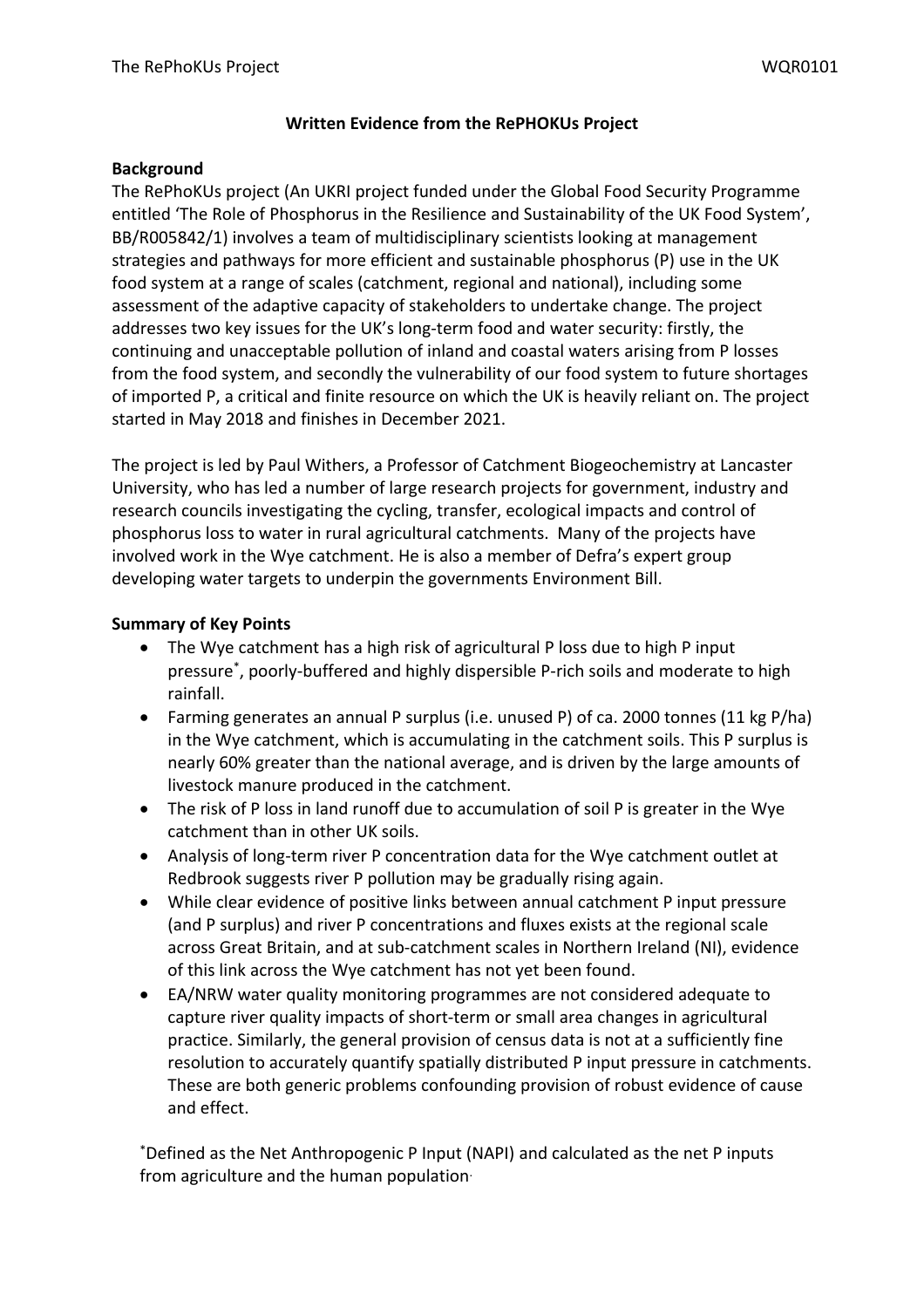- Water quality in the Wye catchment, and many other livestock-dominated catchments, will not greatly improve without reducing the agricultural P surplus and drawing-down P-rich soils to at least the agronomic optimum. This will take many years.
- A combination of reducing the number of livestock and processing of livestock manures to recover renewable fertilisers that can substitute for imported P products is needed to effectively reduce the P surplus.
- Catchment stakeholders have a nascent capacity to change practice but require a firmer evidence base and on-the-ground support to implement both incremental and transformative change in practices to improve river water quality. Experience in Northern Ireland suggests support schemes have a measurable impact on behavioural change.

# **Key Insights from the RePhoKUs Project**

# **The Wye Catchment Case study**

The Wye catchment is one of three study catchments within the RePhoKUs project examining how P use can become more sustainable. Previous research (1994-2008) has shown the reddish silty soils that dominate the catchment are P-rich, have low P buffering capacity and disperse easily during rainfall events leading to high rates of P loss. This is a very challenging environment in which to farm without impacting on river water quality. RePhoKUs has built on this previous work by (a) providing a detailed assessment of the P input pressure being exerted on the catchment using a well-established Substance Flow Analysis (SFA) methodology<sup>1</sup>, (b) investigating the links between P input pressure and river P concentrations and fluxes (not yet finished), (c) testing whether the P fertility of representative soils can be drawn-down without affecting crop yield and for how long, and (d) assessing stakeholder adaptive capacity\* to change practices.

# **(a) Catchment P SFA**

An SFA maps all significant food system materials and their P content entering, leaving or circulating within the catchment and is a useful tool for identifying significant P inefficiencies, losses and accumulations<sup>1</sup>. The SFA for the Wye catchment shows that the largest P import is in livestock feed (~3000 tonnes P) and the largest internal flow of P is in livestock manure (~5000 tonnes P), signifying that the livestock sector dominates P use in the catchment. The percentage contribution of livestock type (2016 data) to the manure loading in the catchment is: Cattle (33%), poultry (30%), sheep (34%), pigs (2%), other (2%). An imbalance between agricultural P input (fertiliser, manure and biosolids) and harvested P offtake (grass and crops) leaves ca. 2000 tonnes of P that are accumulating in agricultural soils in the Wye catchment every year. This is equivalent to a rate of 11 kg P/ha/yr, which is considerably higher than the UK national average of 7 kg/ha/yr<sup>2</sup>.

\* Adaptive Capacity: The preconditions that allow systems to adjust to potential damage, take advantage of opportunities or to respond to shocks and stresses.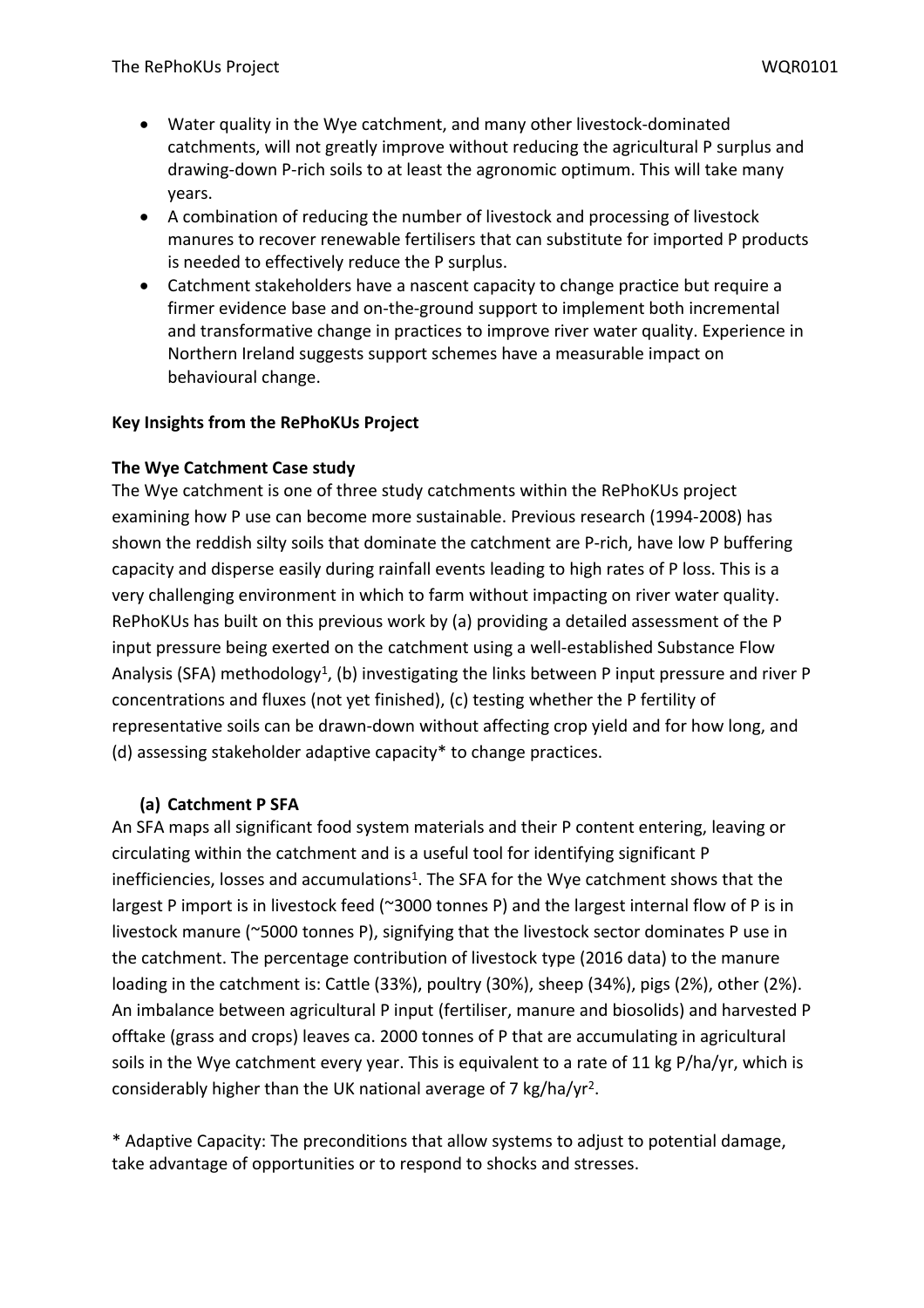

**Figure 1:** Phosphorus substance flow diagram for the Wye catchment developed using STAN software. All data are mass of elemental P in tonnes per annum, the dashed line represents the catchment boundary, and the flow line thickness is proportional to the magnitude of the flow.

The use of some regional level data (e.g. for fertiliser P use) for the SFA does introduce some uncertainty. Current local information also suggests that the chicken population in the catchment may now actually be nearer double that reported in the 2016 census used in the SFA. If that were correct, then feed P imports would likely be ~2200 tonnes greater and both the manure flow and annual surplus would increase by ~1300 tonnes P which would mean an annual surplus P accumulation rate of 18 kg/ha. Similarly, movements of poultry manure into and out of the catchment are difficult to quantify and are currently assumed to cancel each other out.

Significant agricultural soil P surplus is not only wasteful, but poses an increased risk of diffuse pollution to watercourses<sup>3,4</sup>. Bringing the catchment into a net-zero P balance will require (using 2016 livestock numbers) significant change in P use practice roughly equivalent to not applying any P fertiliser and half of the poultry manure P. However, historic overapplication has resulted in large legacy P reserves in the Wye soils which also poses a P loss risk. Reducing these legacy P reserves would require the catchment to be in a negative P balance, requiring further major changes to current practice.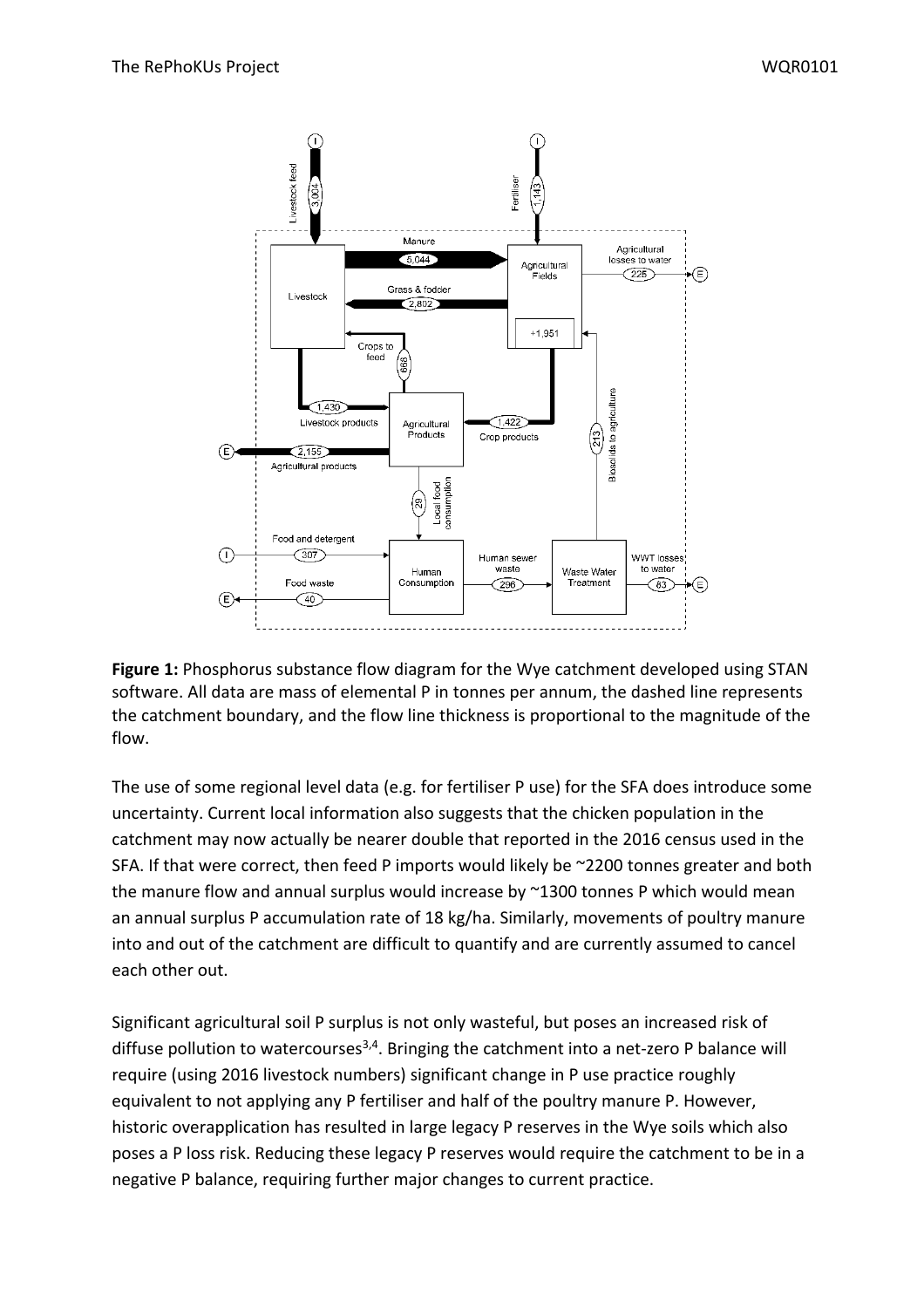# **(b) Links between P input pressure and river P pollution**

To investigate the link between P input pressure and river P pollution, NAPI values for the NUTS 1 level regions of Great Britain using regional agricultural and population census data for 2016 was compared with average annual river P concentrations and fluxes measured at sites withing the national Harmonised Monitoring Scheme (HMS).

A clear relationship between regional NAPI and HMS measured P flux to rivers was found for both human and agricultural components (Figure 2, panels a, b, c). Regions with the highest agricultural P input pressure were those with high livestock populations and manure P production. The South-East region was an outlier in the human P pressure/P flux relationship owing to a particularly high population density (includes London) but a high P removal efficiency at wastewater treatment works in the region. There is also a relationship between the monitored P flux and the flow weighted mean P concentration (Figure 2, panel d), except for the outlier North-West region which has a very high P flux, but also high rainfall diluting the river P concentration.



**Figure 2:** The relationship between Net Anthropogenic Phosphorus Input (NAPI) and annual riverine P flux estimated from the Harmonised Monitoring Scheme (HMS) (panel a); human P pressure and P flux (panel b); agricultural surplus and P flux (panel c); and P flux and flow weighted mean riverine P concentration (panel d) for each of the NUTS level 1 regions in GB. Outlier data points circled in red were omitted from the curve fit.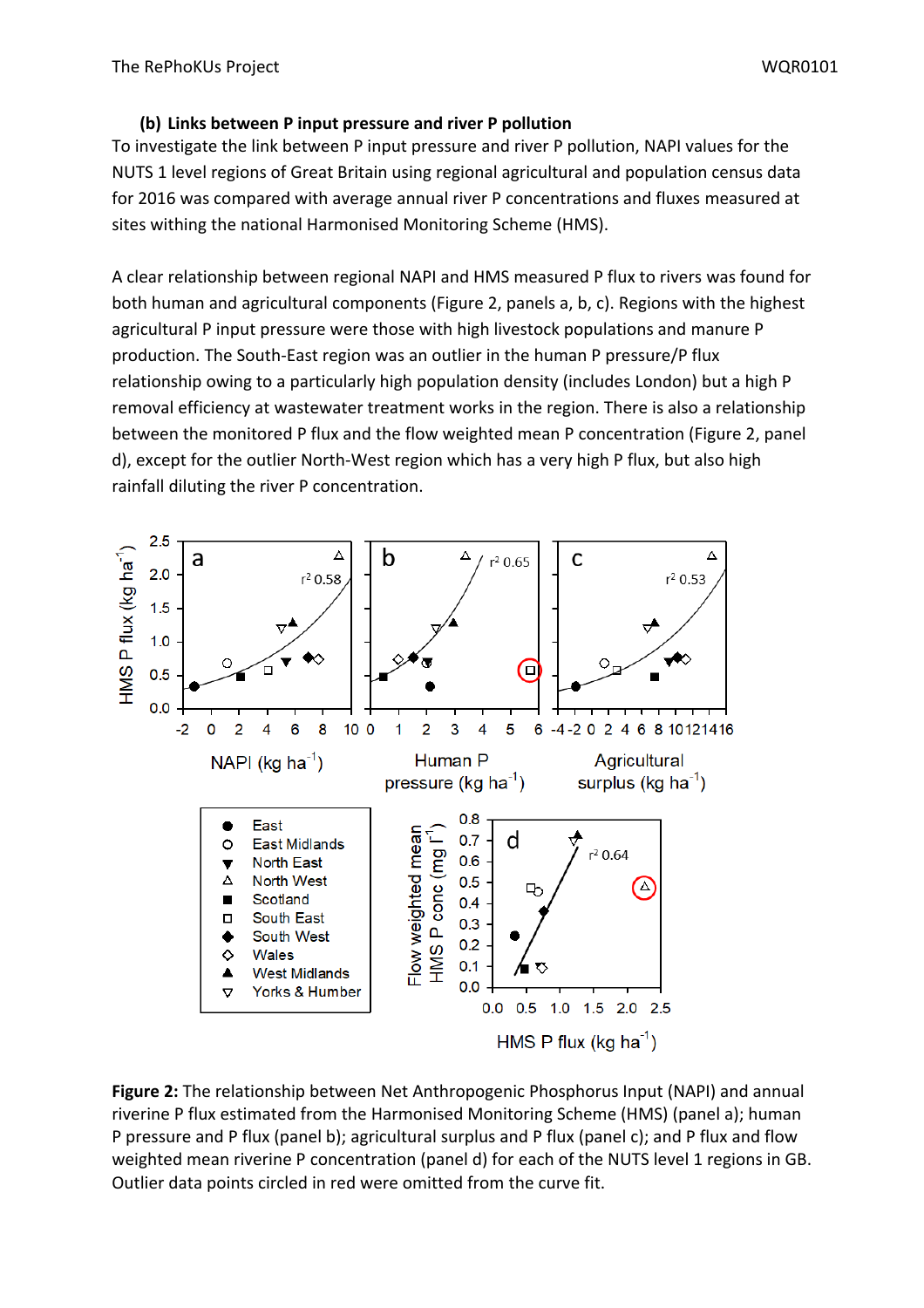Similarly, within Northern Ireland (NI), where major river water quality failures are due to high P fluxes in a livestock dominated region, there is a strong relationship between livestock density, the P surplus and the distribution of P-rich soils (> 26 mg/L Olsen-P) in various sub-catchments and their draining river P concentrations<sup>4</sup> (e.g. Figure 3a,b).



**Figure 3:** Positive relationships between (a) the distribution of P-rich soils in Upper Bann sub-catchments and (b) livestock intensity in Colebrooke, Upper Bann and Lough Neagh subcatchments in NI, and the average or flow-weighted concentrations of soluble reactive P (SRP) in draining rivers. The dotted line in panel a represents the WFD target river SRP concentration for good ecological status.

Analysis of the relationship between NAPI and river P concentrations/flux for the previously researched catchments in the Wye catchment, and more widely across the UK, is not yet complete, and unlike NI, is confounded by (a) a water quality monitoring programme of poor coverage and resolution, and (b) a lack of high-resolution crop and fertiliser census data to accurately calculate NAPI for a given catchment boundary. A temporal analysis of river P concentrations at the catchment outlet (Figure 4) suggests P losses in the Wye catchment may be gradually rising again after a period of improvement following the introduction of P removal at large wastewater treatment centres<sup>5</sup>.



**Figure 4:** The concentration of total phosphorus (P) at the outlet of the Wye (Redbrook) from 1989 to 2021 (data provided by Natural Resources Wales).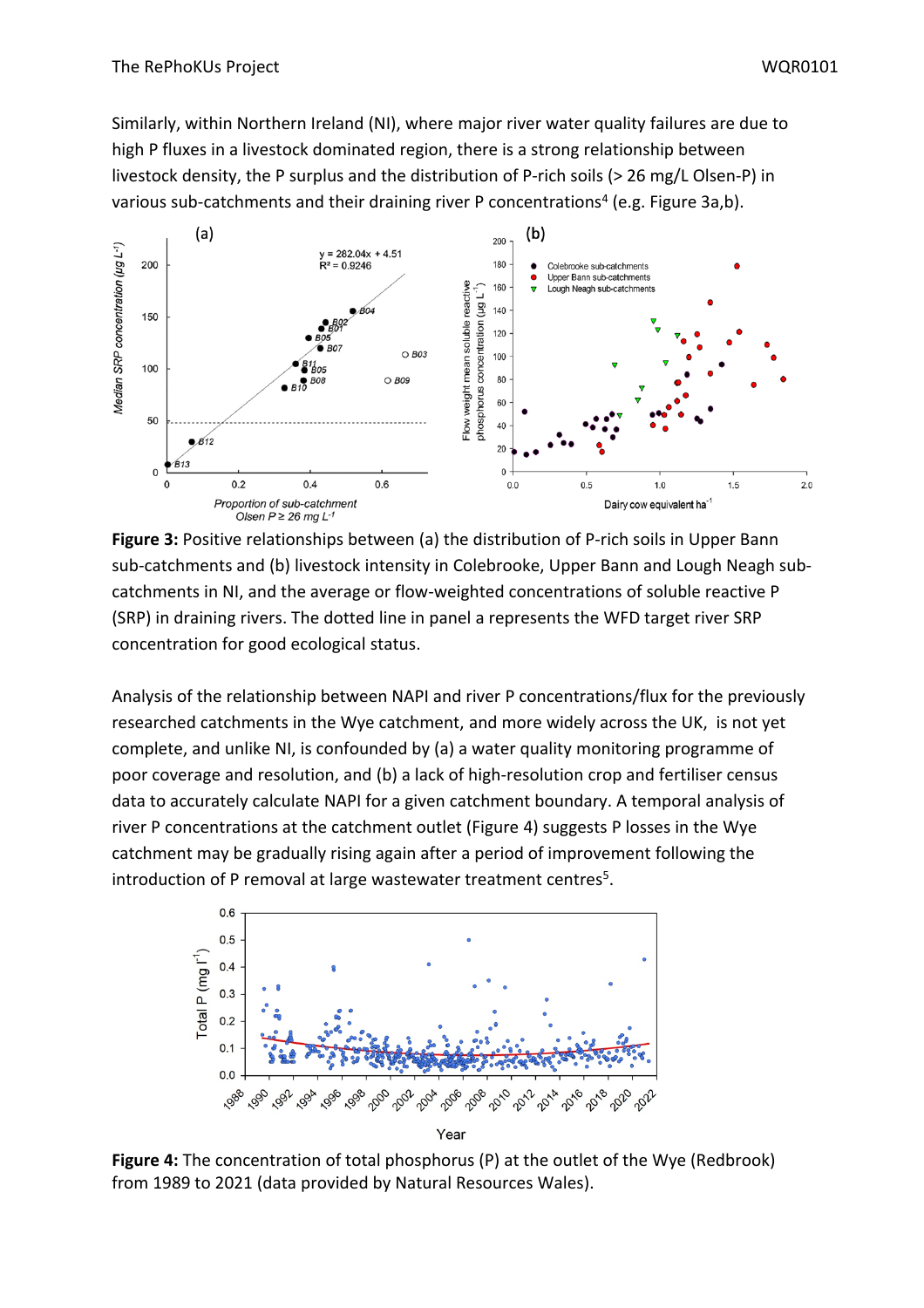# **(c) Drawing down Legacy Soil P Reserves**

A pot trial was conducted at Lancaster University under controlled conditions to assess the potential agronomic availability of legacy P stores in representative soils from the projects three study catchments. Soils in the Wye catchment exhibit much greater concentrations of soluble reactive P (SRP)\* in the soil pore water when soil P (measured as plant-available Olsen P) was above ca. 11 mg/kg, compared to the other catchment soils (Figure 5, panel b). Data on the current distribution of soil Olsen-P across the catchment is still being gathered, but the trial results confirms previous work showing that the Wye soils are still P leaky at the agronomic optimum<sup>3,6</sup>.

Trial results also indicate that drawing down soil P levels to at least the recommended agronomic optimum Olsen-P level (equivalent to 18 to 29 mg/kg in this trial) by omitting P inputs would confer no yield penalty, and that legacy P stores provide a source of P to crops for a number of years (e.g. a soil with a mid-Index 3 Olsen P could supply 6-7 years typical crop harvest offtake before P deficiency is likely).



**Figure 5:** Catchment map showing extent of soil area covered by the legacy P trial in the Wye catchment (panel a) and the relationship between soil Olsen P status and soluble reactive P (SRP) in the soil pore water (panel b) for soils sampled from the Wye, Upper Bann, and Upper Welland catchments.

\*Soluble reactive P (SRP) is the main form of dissolved and bioavailable P in the water column and analogous to the WFD targets for good ecological status in freshwaters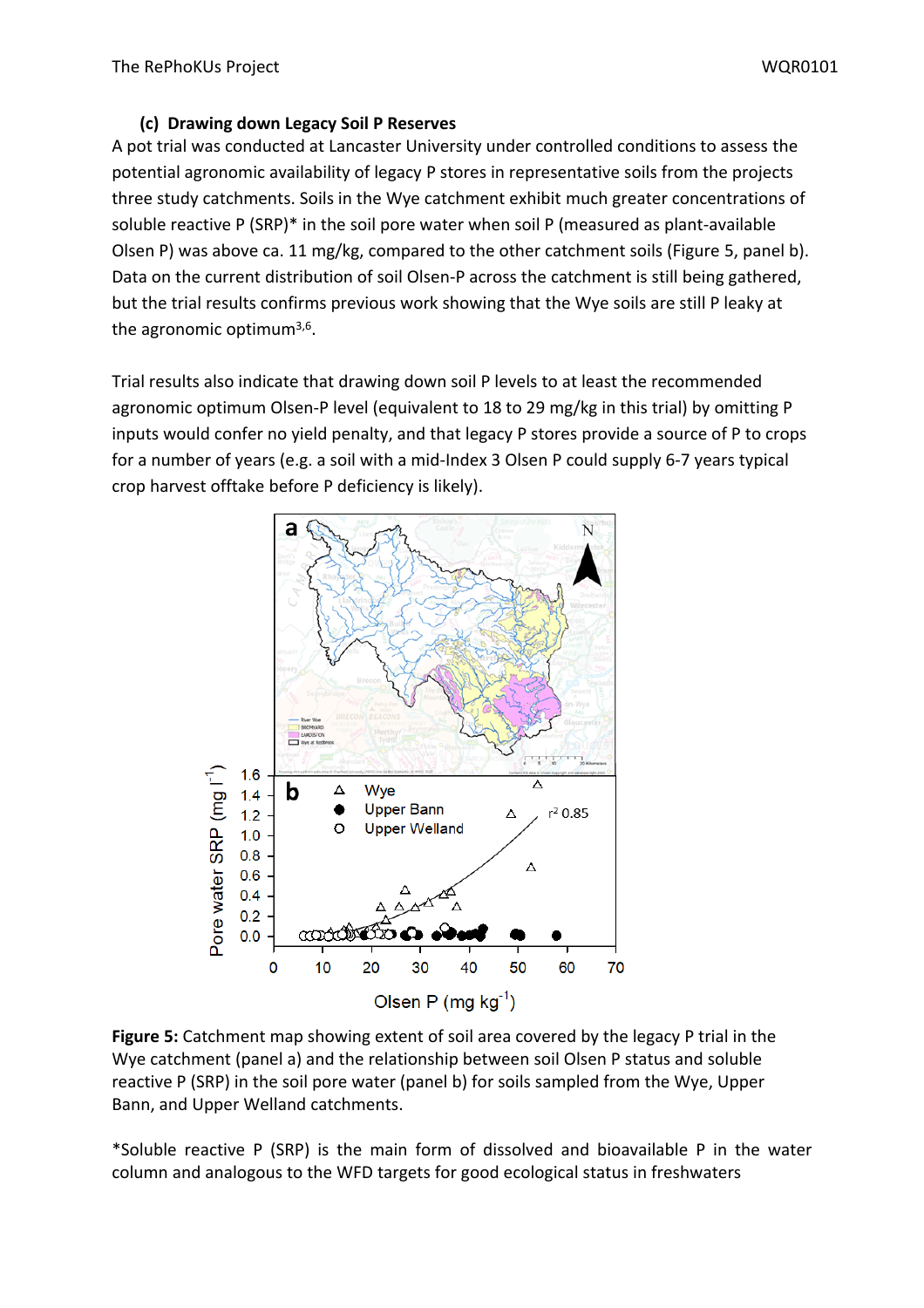# **(d) Stakeholder Adaptive Capacity**

A series of workshops and interviews was undertaken with stakeholders within the study catchments to assess the potential for system change<sup>7,8</sup>. This adaptive capacity analysis showed that providing catchment farmers and water companies (i.e. those key stakeholders who directly manage pollutants and impact water quality) with effective regulatory, training, incentive, technical and infrastructure support is key to effective water quality management. Other organisations, such as those involved in the hands-on delivery of Catchment Sensitive Farming and land stewardship schemes which are showing some encouraging signs of success, also play an important role as key enablers of adaptive capacity. Key to these small-scale successes is the trust built by face-to-face activities with demonstrable results. For example, questionnaire replies to an EU-funded soil sampling scheme in NI suggest such activity has resulted in definite behavioural changes in relation to type (86% of respondents) and amount of fertiliser used (68%), lime usage (80%) and slurry management (28%)<sup>8</sup>. However, these enabling activities require a substantial and sustained increase in funds, staff, and other resources to operate at scales that will meaningfully improve general understanding and P management to improve water quality, especially given the long lag-times between changes in practice and measurable improvements in water quality.

# **Key Recommendations for Action**

- Policies to mitigate river P pollution should change emphasis and seek to reduce the P input pressure on catchments *in addition* to the current emphasis on mitigating transport and delivery of P from land to water. Catchments cannot continue to absorb annual P surpluses without risk of long-term endemic P loss.
- Better enforce and support existing regulation (e.g impending Water targets and existing Farming Rules for Water) with policies, tools and governance towards achieving net zero P surplus at catchment and regional scale
- Reduce livestock manure P loading through a reduction in animal numbers and by processing manure to produce renewable fertilisers to replace imported fertiliser, and by exporting manure to other regions.
- Provide incentives to draw-down areas of high-risk P-rich soils to at least the agronomic optimum.
- Provide a stronger evidence base of the link between farming and sector activities, the P surplus and river P pollution by investment in better quality and higher resolution river monitoring programmes and land use and farm census practice data (including fertiliser P application rates) to accurately quantify P stores and flows.
- Substantially scale-up and provide for stable resourcing and long-term funding of local catchment officers, complementary land stewardship schemes and permanent knowledge sharing and coordination platforms to build stakeholder trust and understanding of P issues, and support uptake of both incremental and more transformative structural changes in practice.